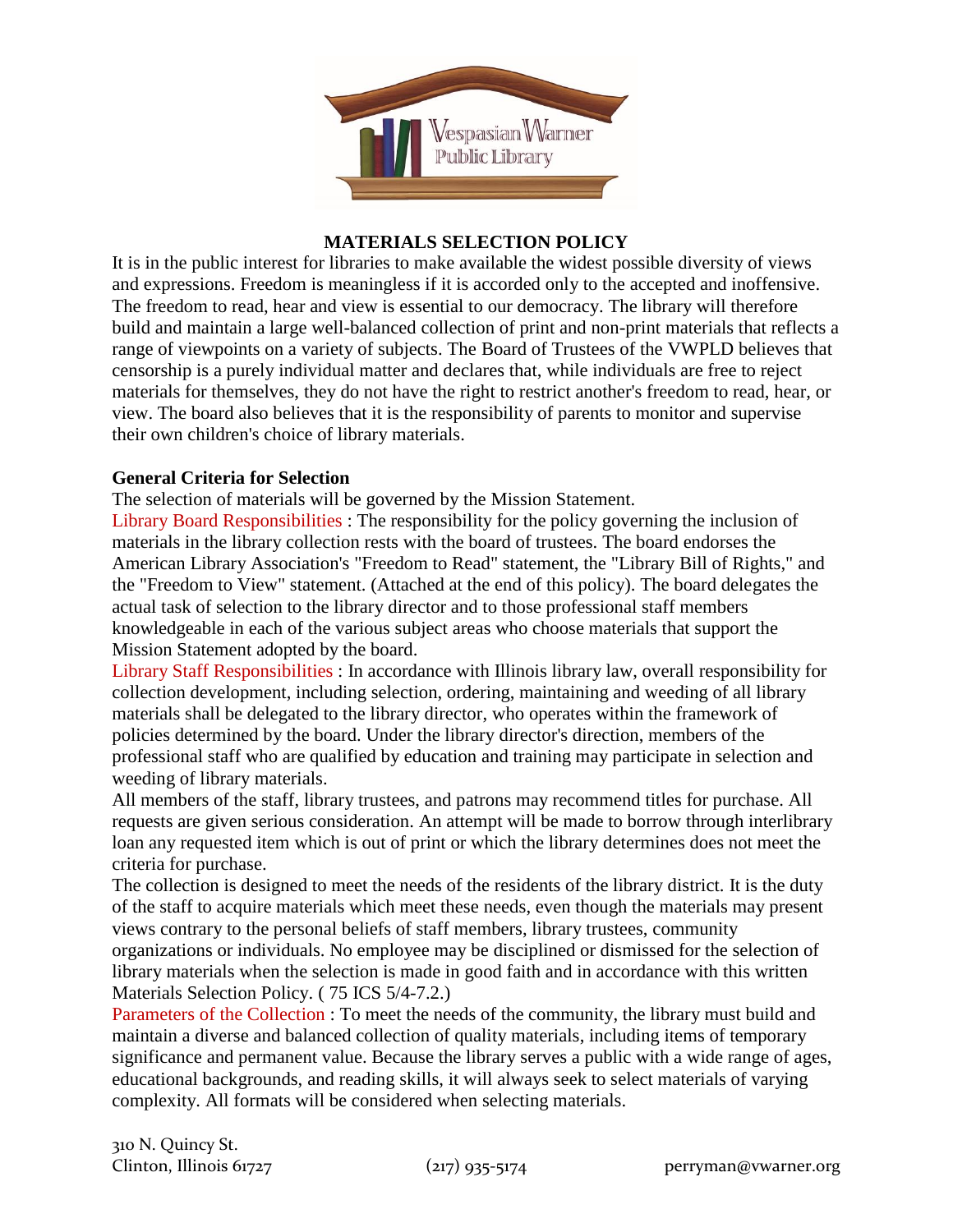

Standards for Selection : VWPLD policy directs that the selection of books and/or other library materials shall be made on the basis of their value to interest, enlighten, and inform all residents of the library district. No library material shall be excluded because of the race, nationality, political or social views of the creator.

### **Selection of materials is influenced by their:**

- Significance, both current and historical, and permanent value to the existing collection
- Input garnered from critical reviews and selection sources
- Cost
- Reputation and qualifications of the creator, publisher or producer
- Timeliness or currency of subject matter
- Suitability of subject and presentation for intended audience
- Quality of format, including technical quality and durability
- Patron demand
- Hardware and software requirements
- Ease of use (user friendliness, searchability, connectivity)
- Availability

Selection Tools : Because it is impossible for librarians to examine all items being considered for purchase, they depend on reliable selection aids and standard sources, including, but not limited to, book review journals, standard bibliographies, and best-seller lists.

Censorship : Although it is occasionally necessary to restrict access to certain materials to prevent theft or mutilation, VWPL will not segregate materials on the basis of controversial subject matter. Material shall not be removed from the library collection solely because the ideas and/or topics presented may be objectionable to an individual patron or group of patrons. The library does not endorse opinions contained in its collection. Patrons are free to enjoy, dislike, or ignore any item in the collection. However, no one is free to restrict another's use of library materials. Once an item has been accepted under the Materials Selection Policy, it will not be removed at the request of those who disagree with its inclusion into the collection unless it can be proved that the retention of the item would be in violation of this policy.

Reconsideration of Library Materials : Patrons with complaints about library materials shall be referred to the adult services librarian or to the children's librarian, depending on the level of the material. Should this discussion not resolve the problem, the individual should be referred to the library director to discuss the material. After discussion with the library director, patrons who wish to pursue questions about reconsideration of materials in the collection must then prepare a formal written complaint by completing the Library Material Reconsideration Form. The board shall be notified of the receipt of all such completed forms. Upon receipt of a completed form, the library director and the professional staff will review the material and make a decision regarding action to be taken. The library director shall promptly, by written notification, inform the individual who has raised the question and the board of the decision which has been made.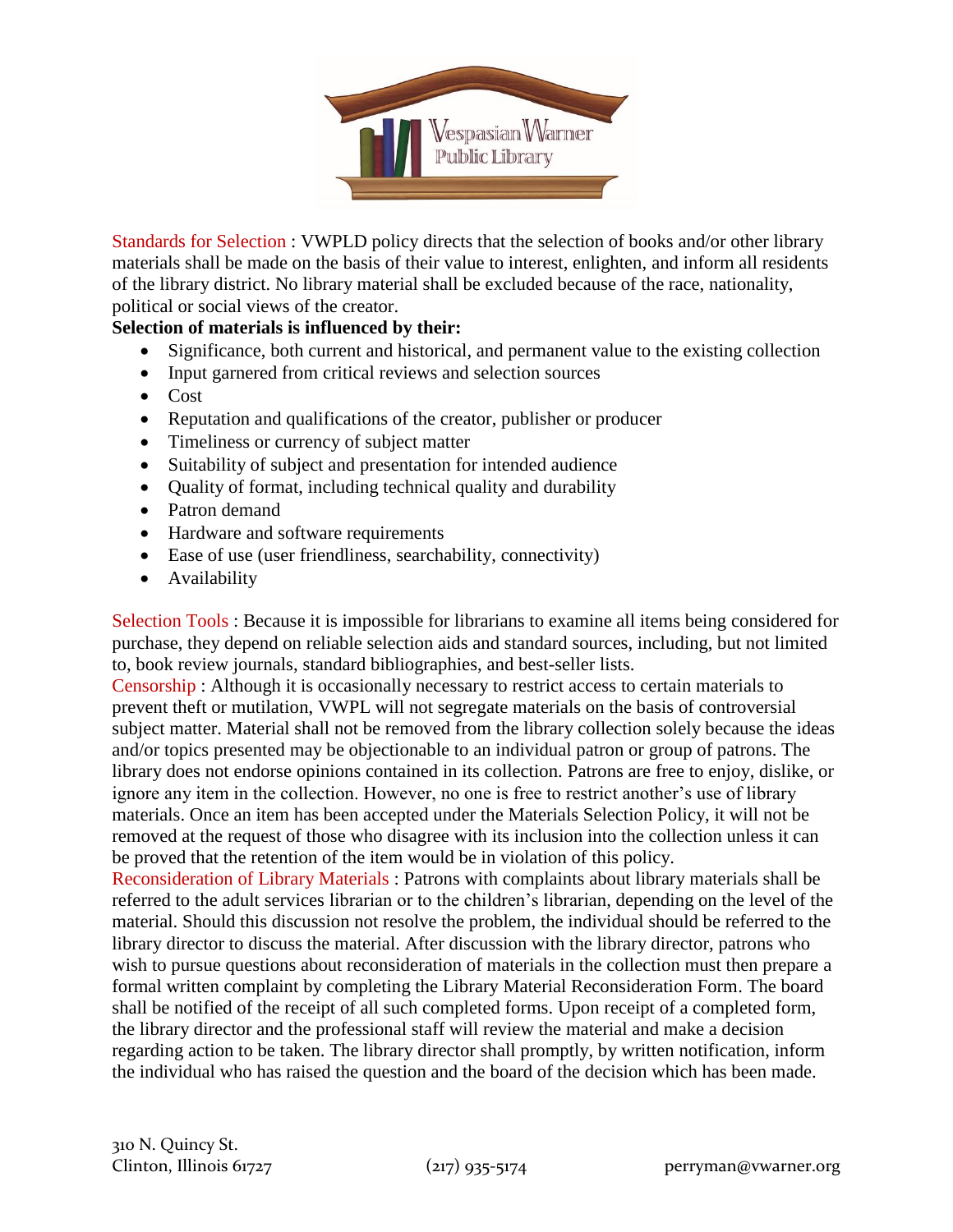

In the event that the decision made by the library director and the professional staff is not satisfactory to the individual, the individual has the right to present the complaint to the board. This shall be accomplished by written request to the president of the board, asking that the matter be placed on the agenda of a regular board meeting. The president of the board shall then schedule this within a reasonable period of time, and shall provide written notice to the requester of the date and time of the meeting at which the board will consider the matter. The board shall review the matter in question and base the final decision concerning action to be taken on the criteria for selection and maintenance of the collection as defined in its official Materials Selection Policy. The item will remain available to patrons during the reconsideration process. The person who has raised the question shall receive written notification of the action taken by the board. The decision on reconsideration of a specific item from the board is final and will remain in effect for three years.

Gifts : VWPLD gratefully accepts gifts of books and other materials with the understanding that they will be considered for addition to the collection in accordance with the Materials Selection Policy. Collections of books and other materials that necessitate special housing or otherwise cannot be integrated into the general collection are not usually accepted. The library reserves the right to sell or otherwise dispose of gift materials not added to the collection; for example, it may donate the items to the VWPLD Friends of Warner Library for sale. VWPLD accepts and encourages gifts of money. Recommendations from the donor are honored insofar as the suggestions are in accord with the "Materials Selection Policy." Conditions attached to gifts of money are subject to approval by the library board of trustees.

Sale and Disposition of Library Materials : The collection of the VWPLD will be evaluated as an ongoing process in order to find areas that need strengthening, as well as to identify materials that will be withdrawn. VWPLD's holdings are continuously evaluated by the professional staff in order to maintain a useful collection that meets the needs of the community. Outdated and unused materials are withdrawn. Items are discarded if there are more duplicate copies than needed or if the material is in poor condition or in obsolete formats. Lost or missing items may be replaced if they are deemed to be of further use to the collection. Books and non-print materials from the library's collection or from gifted materials may be discarded, sold, or with the approval of the library board of trustees, given to local philanthropic, educational, cultural, governmental, or other not-for-profit organizations. Any other personal property having an individual value of less than \$100 may, at the discretion of the library director, be discarded, traded in for new equipment, or be made available for sale. In the case of individual surplus items having current value of \$100 or more, the board may authorize trade-in of such items on new equipment or sale of such items in accordance with the provisions of Illinois library law. Materials withdrawn from the library's circulating collection may be donated to the Friends of Warner Library for sale, with the proceeds directly benefiting the library. Withdrawn items may also be placed in one of the Little Free Libraries the library maintains throughout the district. Textbooks : Textbooks will not be acquired except as such materials serve the general public.

#### **Archive and Special Collections**

310 N. Quincy St. Clinton, Illinois 61727  $(217)$  935-5174 perryman@vwarner.org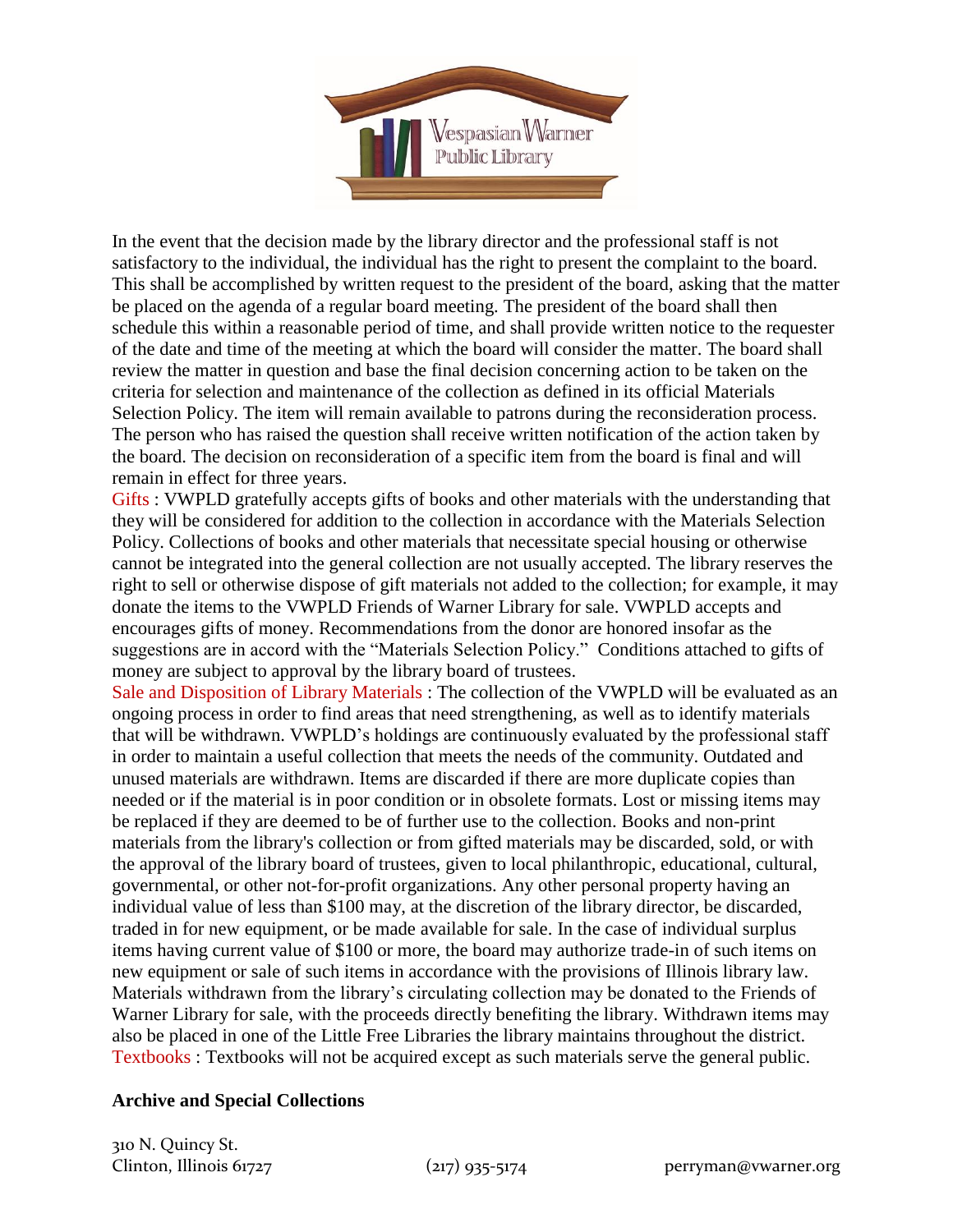

Purpose and Scope of Vespasian Warner Public Library's Special Collections : The purpose of special collections is to preserve materials that document the history of Illinois, DeWitt County, the cities and towns in the VWPLD (Clinton, Wapella, DeWitt, Hallsville, Midland City, Lane, Clintonia, Kenney), and Presidents Abraham Lincoln and Ulysses S. Grant. We also collect some rare books. These materials are available to researchers and the general public; we do require our patrons to fill out registration forms. The library holds these materials in trust for future generations; they can only be examined within the library building in areas designated by staff. Special collections' area of interest is the history of Illinois, specifically the history of DeWitt County. Subject areas include, but are not limited to the railroad, farming, law (lawyers, the county courthouse, the Eighth Judicial Circuit, etc.), land speculation, early settlers, Weldon Springs, WPA Projects, Revere Ware, and prominent individuals and events. Materials on these subjects will not be declined based on language or period.

The collection houses materials in a variety of formats including, but not limited to, books, pamphlets, posters, diaries, letters, maps, photographs and negatives, postcards, scrapbooks, microfilm, art and prints, videotapes, and artifacts. We do not collect periodicals except under special circumstances.

Purchases, Gifts, and Loans : Due to budget constraints, we are not in a position to purchase items for special collections. All items must be donated. Donations will be accepted provided that (a) there is a signed Deed of Gift that legally transfers ownership and intellectual property of the materials to VWPLD, and (b) the donor does not require excessive restrictions of use. We will also need to know and have a record of the provenance of the gift. We do not have the space needed to accept items that are on deposit/loan, unless such an arrangement is approved by the library director. The only exception is the temporary loan of items for an exhibition. Discarding Materials : VWPLD reserves the right to dispose of any materials inappropriate to our collections. Options include returning materials to donors or offering collections to other institutions (when feasible). The donor's preference should be noted on the Deed of Gift.

Right of Refusal : Due to space constraints, we have the right to refuse any item offered to us. Donations may be refused for the following reasons.

- The donation does not fit the scope of our collection.
- The donation is too large, and we would not have the necessary space to house it.
- The donation is in a condition that might harm other materials in the collection. This could mean the gift is dirty, moldy, or odorous.
- The donation is not appropriate for an archive or special collection.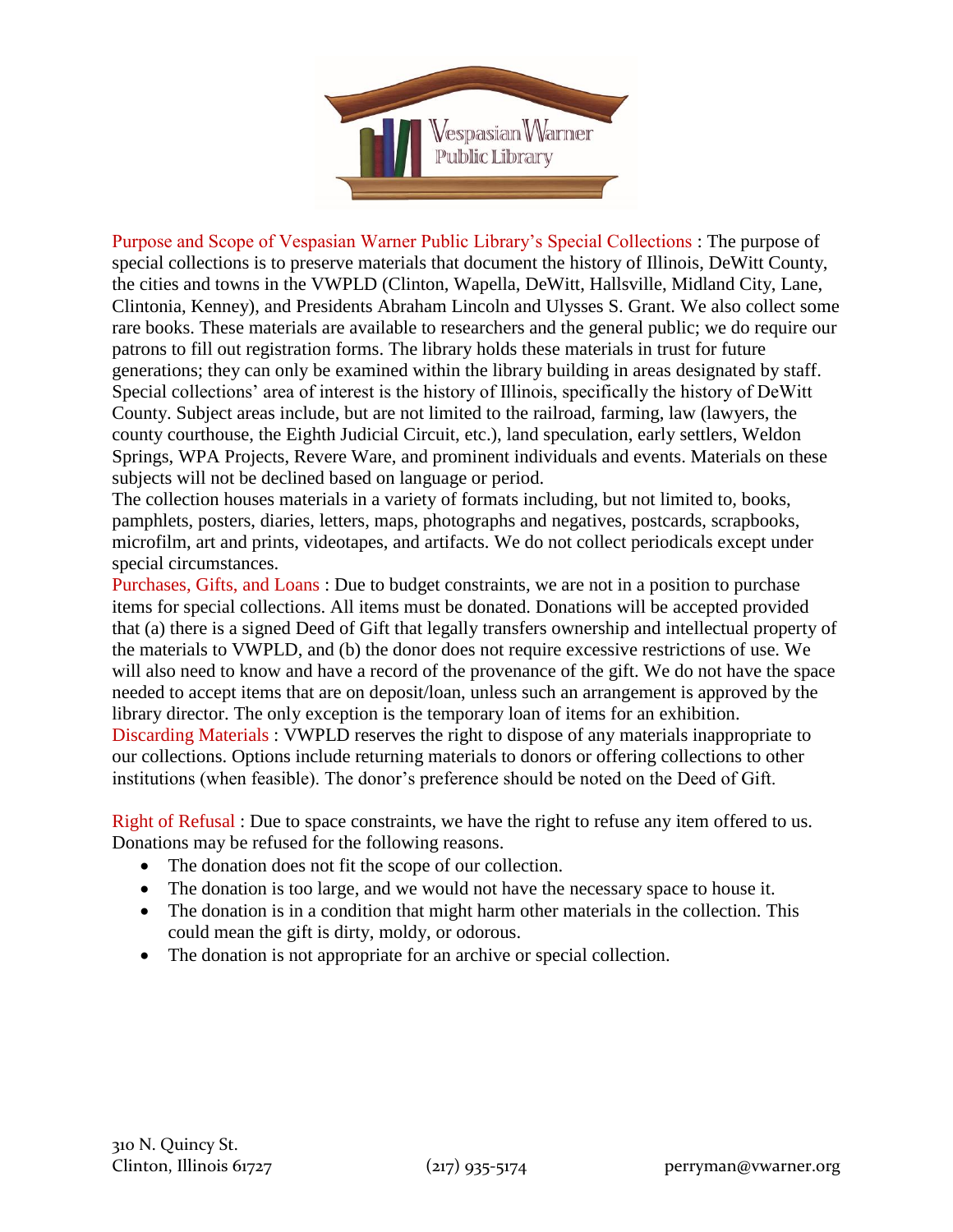

### **AMERICAN LIBRARY ASSOCIATION FREEDOM TO READ STATEMENT**

The freedom to read is essential to our democracy. It is continuously under attack. Private groups and public authorities in various parts of the country are working to remove or limit access to reading materials, to censor content in schools, to label "controversial" views, to distribute lists of "objectionable" books or authors, and to purge libraries. These actions apparently rise from a view that our national tradition of free expression is no longer valid; that censorship and suppression are needed to counter threats to safety or national security, as well as to avoid the subversion of politics and the corruption of morals. We, as individuals devoted to reading and as librarians and publishers responsible for disseminating ideas, wish to assert the public interest in the preservation of the freedom to read.

Most attempts at suppression rest on a denial of the fundamental premise of democracy: that the ordinary individual, by exercising critical judgment, will select the good and reject the bad. We trust Americans to recognize propaganda and misinformation, and to make their own decisions about what they read and believe. We do not believe they are prepared to sacrifice their heritage of a free press in order to be "protected" against what others think may be bad for them. We believe they still favor free enterprise in ideas and expression.

These efforts at suppression are related to a larger pattern of pressures being brought against education, the press, art and images, films, broadcast media, and the Internet. The problem is not only one of actual censorship. The shadow of fear cast by these pressures leads, we suspect, to an even larger voluntary curtailment of expression by those who seek to avoid controversy or unwelcome scrutiny by government officials.

Such pressure toward conformity is perhaps natural to a time of accelerated change. And yet suppression is never more dangerous than in such a time of social tension. Freedom has given the United States the elasticity to endure strain. Freedom keeps open the path of novel and creative solutions, and enables change to come by choice. Every silencing of a heresy, every enforcement of an orthodoxy, diminishes the toughness and resilience of our society and leaves it the less able to deal with controversy and difference.

Now as always in our history, reading is among our greatest freedoms. The freedom to read and write is almost the only means for making generally available ideas or manners of expression that can initially command only a small audience. The written word is the natural medium for the new idea and the untried voice from which come the original contributions to social growth. It is essential to the extended discussion that serious thought requires, and to the accumulation of knowledge and ideas into organized collections.

We believe that free communication is essential to the preservation of a free society and a creative culture. We believe that these pressures toward conformity present the danger of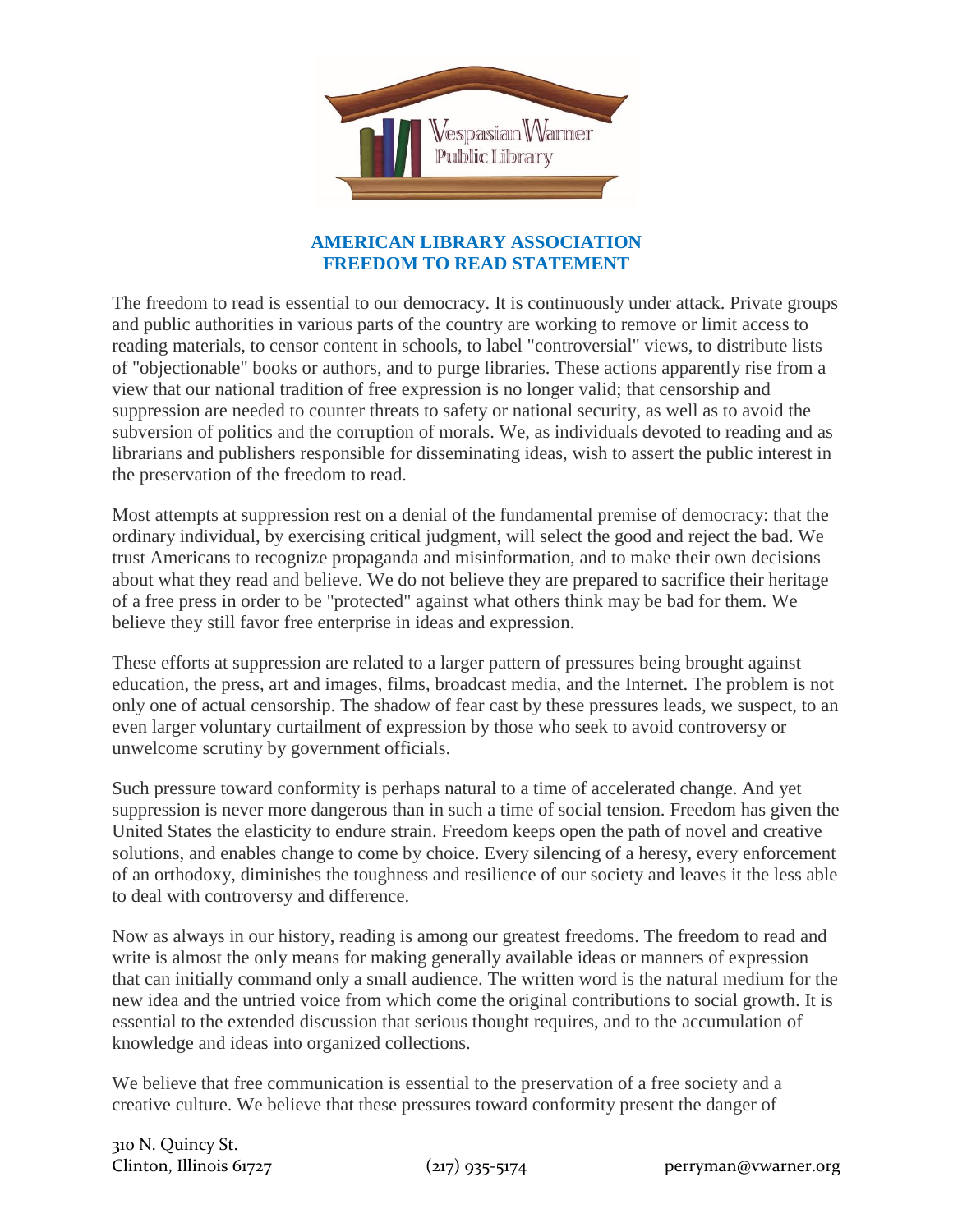

limiting the range and variety of inquiry and expression on which our democracy and our culture depend. We believe that every American community must jealously guard the freedom to publish and to circulate, in order to preserve its own freedom to read. We believe that publishers and librarians have a profound responsibility to give validity to that freedom to read by making it possible for the readers to choose freely from a variety of offerings.

The freedom to read is guaranteed by the Constitution. Those with faith in free people will stand firm on these constitutional guarantees of essential rights and will exercise the responsibilities that accompany these rights.

We therefore affirm these propositions:

1. *It is in the public interest for publishers and librarians to make available the widest diversity of views and expressions, including those that are unorthodox, unpopular, or considered dangerous by the majority.*

Creative thought is by definition new, and what is new is different. The bearer of every new thought is a rebel until that idea is refined and tested. Totalitarian systems attempt to maintain themselves in power by the ruthless suppression of any concept that challenges the established orthodoxy. The power of a democratic system to adapt to change is vastly strengthened by the freedom of its citizens to choose widely from among conflicting opinions offered freely to them. To stifle every nonconformist idea at birth would mark the end of the democratic process. Furthermore, only through the constant activity of weighing and selecting can the democratic mind attain the strength demanded by times like these. We need to know not only what we believe but why we believe it.

2. *Publishers, librarians, and booksellers do not need to endorse every idea or presentation they make available. It would conflict with the public interest for them to establish their own political, moral, or aesthetic views as a standard for determining what should be published or circulated.*

Publishers and librarians serve the educational process by helping to make available knowledge and ideas required for the growth of the mind and the increase of learning. They do not foster education by imposing as mentors the patterns of their own thought. The people should have the freedom to read and consider a broader range of ideas than those that may be held by any single librarian or publisher or government or church. It is wrong that what one can read should be confined to what another thinks proper.

3. *It is contrary to the public interest for publishers or librarians to bar access to writings on the basis of the personal history or political affiliations of the author.*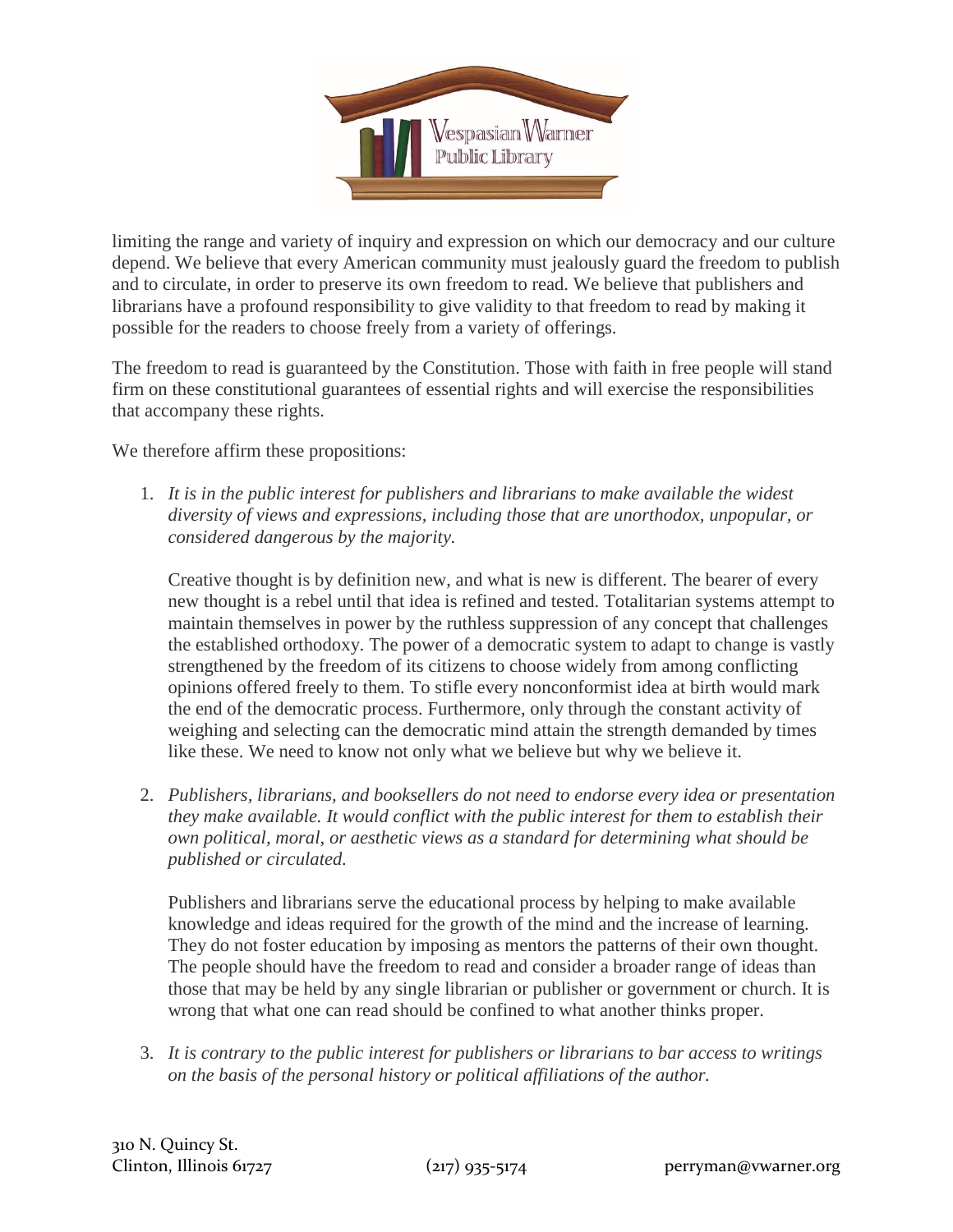

No art or literature can flourish if it is to be measured by the political views or private lives of its creators. No society of free people can flourish that draws up lists of writers to whom it will not listen, whatever they may have to say.

4. *There is no place in our society for efforts to coerce the taste of others, to confine adults to the reading matter deemed suitable for adolescents, or to inhibit the efforts of writers to achieve artistic expression.*

To some, much of modern expression is shocking. But is not much of life itself shocking? We cut off literature at the source if we prevent writers from dealing with the stuff of life. Parents and teachers have a responsibility to prepare the young to meet the diversity of experiences in life to which they will be exposed, as they have a responsibility to help them learn to think critically for themselves. These are affirmative responsibilities, not to be discharged simply by preventing them from reading works for which they are not yet prepared. In these matters values differ, and values cannot be legislated; nor can machinery be devised that will suit the demands of one group without limiting the freedom of others.

5. *It is not in the public interest to force a reader to accept the prejudgment of a label characterizing any expression or its author as subversive or dangerous.*

The ideal of labeling presupposes the existence of individuals or groups with wisdom to determine by authority what is good or bad for others. It presupposes that individuals must be directed in making up their minds about the ideas they examine. But Americans do not need others to do their thinking for them.

6. *It is the responsibility of publishers and librarians, as guardians of the people's freedom to read, to contest encroachments upon that freedom by individuals or groups seeking to impose their own standards or tastes upon the community at large; and by the government whenever it seeks to reduce or deny public access to public information.*

It is inevitable in the give and take of the democratic process that the political, the moral, or the aesthetic concepts of an individual or group will occasionally collide with those of another individual or group. In a free society individuals are free to determine for themselves what they wish to read, and each group is free to determine what it will recommend to its freely associated members. But no group has the right to take the law into its own hands, and to impose its own concept of politics or morality upon other members of a democratic society. Freedom is no freedom if it is accorded only to the accepted and the inoffensive. Further, democratic societies are more safe, free, and creative when the free flow of public information is not restricted by governmental prerogative or self-censorship.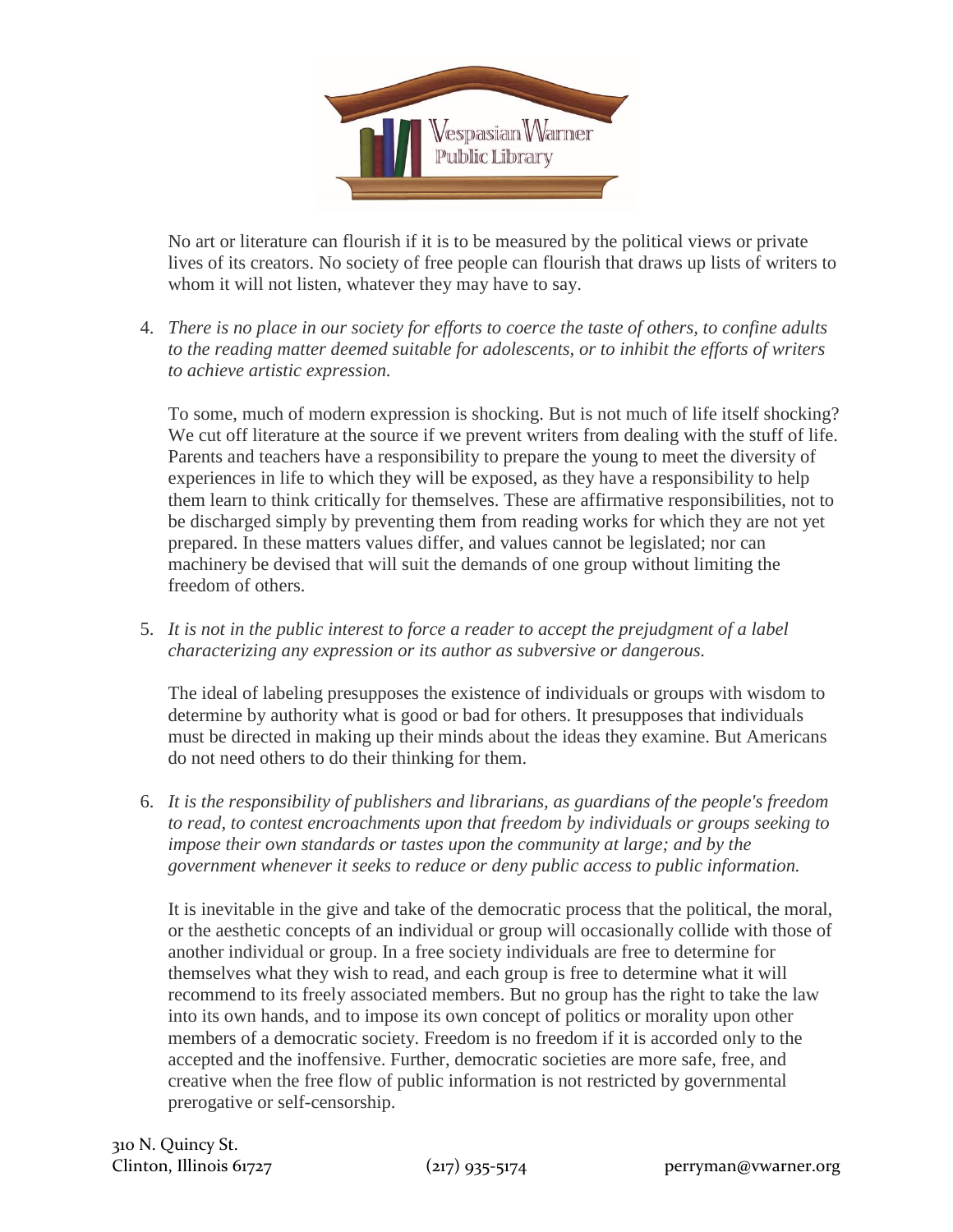

7. *It is the responsibility of publishers and librarians to give full meaning to the freedom to read by providing books that enrich the quality and diversity of thought and expression. By the exercise of this affirmative responsibility, they can demonstrate that the answer to a "bad" book is a good one, the answer to a "bad" idea is a good one.*

The freedom to read is of little consequence when the reader cannot obtain matter fit for that reader's purpose. What is needed is not only the absence of restraint, but the positive provision of opportunity for the people to read the best that has been thought and said. Books are the major channel by which the intellectual inheritance is handed down, and the principal means of its testing and growth. The defense of the freedom to read requires of all publishers and librarians the utmost of their faculties, and deserves of all Americans the fullest of their support.

We state these propositions neither lightly nor as easy generalizations. We here stake out a lofty claim for the value of the written word. We do so because we believe that it is possessed of enormous variety and usefulness, worthy of cherishing and keeping free. We realize that the application of these propositions may mean the dissemination of ideas and manners of expression that are repugnant to many persons. We do not state these propositions in the comfortable belief that what people read is unimportant. We believe rather that what people read is deeply important; that ideas can be dangerous; but that the suppression of ideas is fatal to a democratic society. Freedom itself is a dangerous way of life, but it is ours.

This statement was originally issued in May of 1953 by the Westchester Conference of the American Library Association and the American Book Publishers Council, which in 1970 consolidated with the American Educational Publishers Institute to become the Association of American Publishers.

Adopted June 25, 1953, by the ALA Council and the AAP Freedom to Read Committee; amended January 28, 1972; January 16, 1991; July 12, 2000; June 30, 2004.

*A Joint Statement by:*

[American Library Association](http://www.ala.org/) [Association of American Publishers](http://www.publishers.org/)

*Subsequently endorsed by:*

[American Booksellers Foundation for Free Expression](http://www.abffe.com/) [The Association of American University Presses, Inc.](http://www.aaupnet.org/) [The Children's Book Council](http://www.cbcbooks.org/)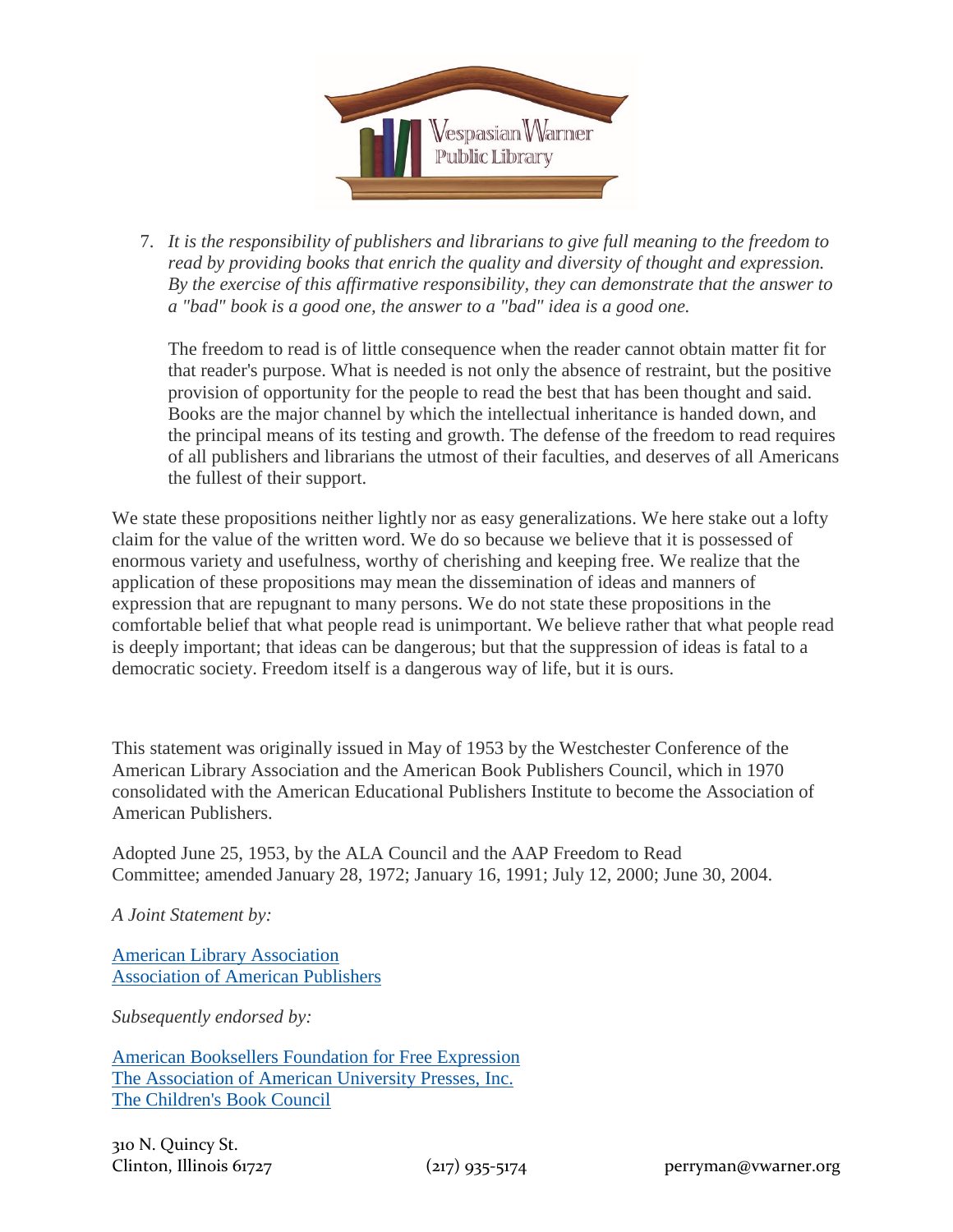

[Freedom to Read Foundation](http://www.ala.org/groups/affiliates/relatedgroups/freedomtoreadfoundation) [National Association of College Stores](http://www.nacs.org/) [National Coalition Against Censorship](http://www.ncac.org/) [National Council of Teachers of English](http://www.ncte.org/) [The Thomas Jefferson Center for the Protection of Free Expression](http://www.tjcenter.org/)

[Retrieved from [www.ala.org](http://www.ala.org/) on September 3, 2014]

# **LIBRARY BILL OF RIGHTS**

The American Library Association affirms that all libraries are forums for information and ideas, and that the following basic policies should guide their services.

I) Books and other library resources should be provided for the interest, information, and enlightenment of all people of the community the library serves. Materials should not be excluded because of the origin, background, or views of those contributing to their creation.

II) Libraries should provide materials and information presenting all points of view on current and historical issues. Materials should not be proscribed or removed because of partisan or doctrinal disapproval.

III) Libraries should challenge censorship in the fulfillment of their responsibility to provide information and enlightenment.

IV) Libraries should cooperate with all persons and groups concerned with resisting abridgment of free expression and free access to ideas.

V) A person's right to use a library should not be denied or abridged because of origin, age, background, or views.

VI) Libraries which make exhibit spaces and meeting rooms available to the public they serve should make such facilities available on an equitable basis, regardless of the beliefs or affiliations of individuals or groups requesting their use.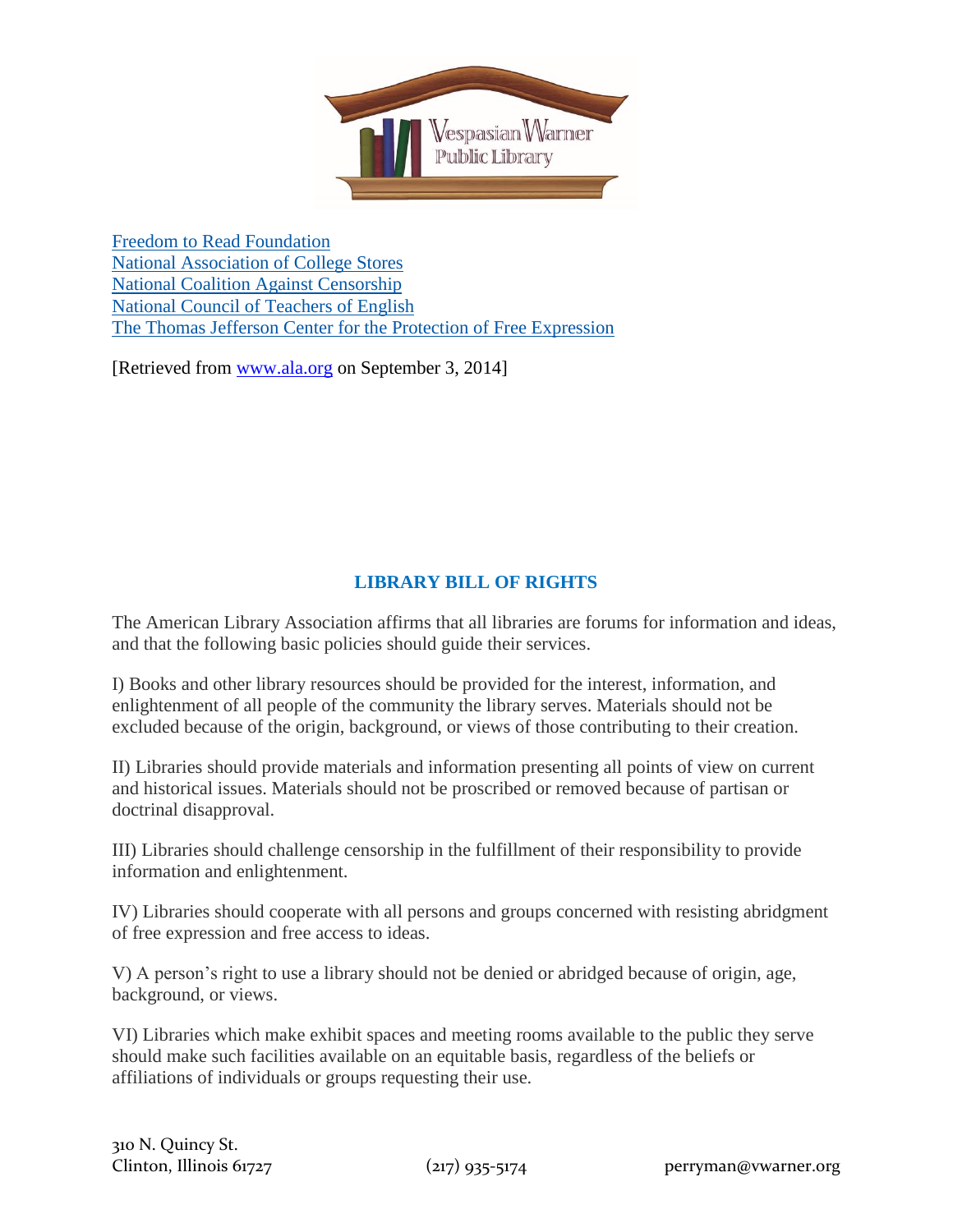

Adopted June 19, 1939, by the ALA Council; amended October 14, 1944; June 18, 1948; February 2, 1961; June 27, 1967; January 23, 1980; inclusion of "age" reaffirmed January 23, 1996.

[Retrieved from [www.ala.org](http://www.ala.org/) on September 3, 2014]

# **FREEDOM TO VIEW**

The FREEDOM TO VIEW, along with the freedom to speak, to hear, and to read, is protected by the First Amendment to the Constitution of the United States. In a free society, there is no place for censorship of any medium of expression. Therefore these principles are affirmed:

1) To provide the broadest access to film, video, and other audiovisual materials because they are a means for the communication of ideas. Liberty of circulation is essential to ensure the constitutional guarantees of freedom of expression.

2) To protect the confidentiality of all individuals and institutions using film, video, and other audiovisual materials.

3) To provide film, video, and other audiovisual materials which represent a diversity of views and expression. Selection of a work does not constitute or imply agreement with or approval of the content.

4) To provide a diversity of viewpoints without the constraint of labeling or prejudging film, video, or other audiovisual materials on the basis of the moral, religious, or political beliefs of the producer or filmmaker or on the basis of controversial content.

5) To contest vigorously, by all lawful means, every encroachment upon the public's freedom to view.

This statement was originally drafted by the Freedom to View Committee of the American Film and Video Association (formerly the Educational Film Library Association) and was adopted by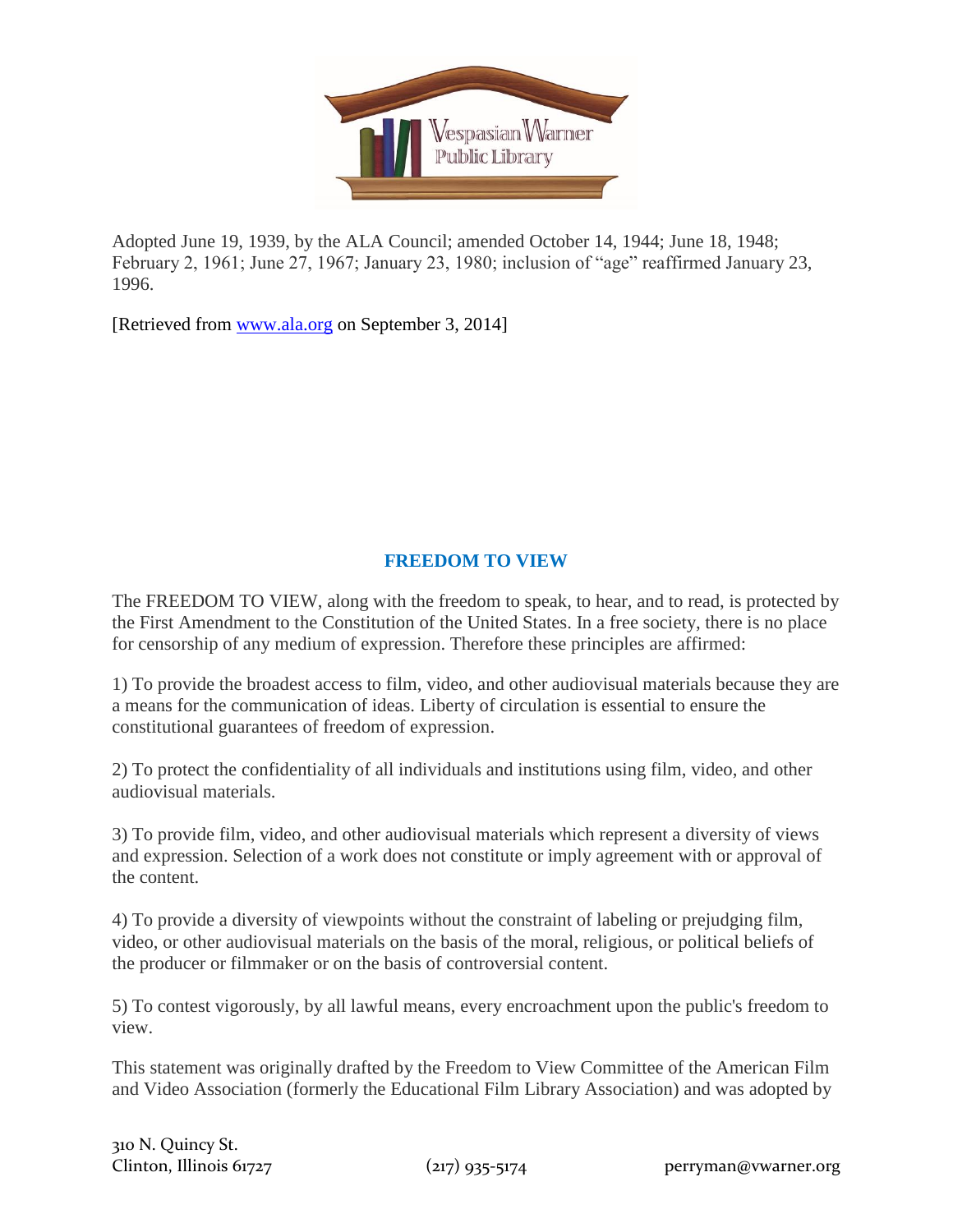

the AFVA Board of Directors in February 1979. This statement was updated and approved by the AFVA Board of Directors in 1989.

[Retrieved from [www.ala.org](http://www.ala.org/) on September 3, 2014]

## **Form I—Complaint About Library Material**

| Date: Name: Name:                                                 |  |  |  |
|-------------------------------------------------------------------|--|--|--|
|                                                                   |  |  |  |
| Complaint Represents: _________ Individual _________ Organization |  |  |  |
| Reason for Complaint:                                             |  |  |  |
|                                                                   |  |  |  |
|                                                                   |  |  |  |
|                                                                   |  |  |  |
|                                                                   |  |  |  |
|                                                                   |  |  |  |
|                                                                   |  |  |  |
| Date Form II Returned:                                            |  |  |  |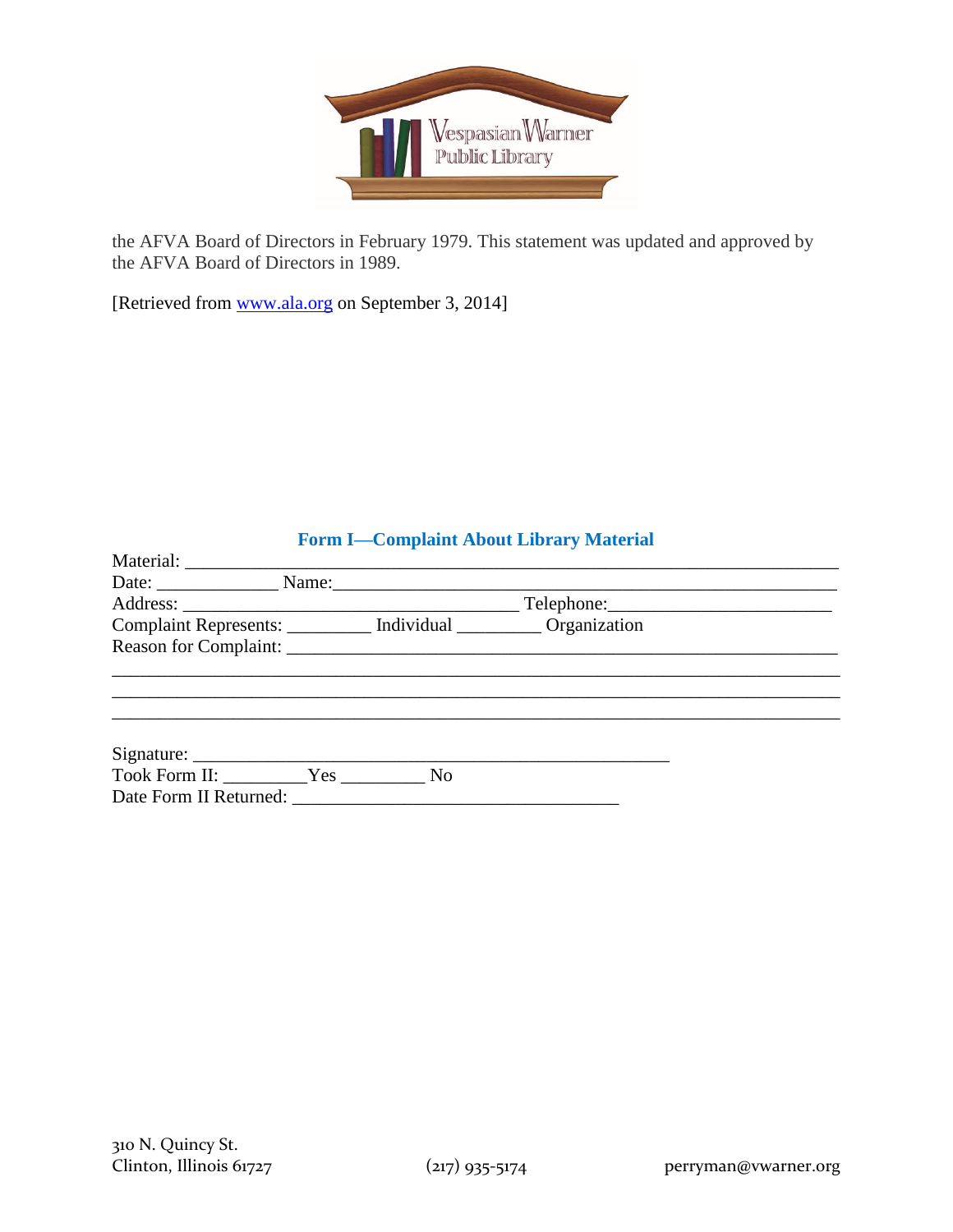

#### **Form II—Request for Reconsideration of Library Materials**

| Publisher or Distributor:                                     |  |  |  |
|---------------------------------------------------------------|--|--|--|
|                                                               |  |  |  |
|                                                               |  |  |  |
|                                                               |  |  |  |
| Request represents _____ Individual ______ Organization______ |  |  |  |
| List Name (s) $\overline{\phantom{a}}$                        |  |  |  |
| 1. Have you read or viewed the entire work?                   |  |  |  |
| If not, what parts?                                           |  |  |  |

2. To what in the material do you object? Please be specific: cite pages or sections.

3. What good or valuable features do you find in the material?

4. What do you believe is the theme of this work?

5. What do you feel might be the result of reading or viewing this material?

Have you read any reviews of this material? \_\_\_\_\_\_\_\_\_\_\_\_\_\_\_\_\_\_\_\_\_\_\_\_ If yes, specify:

Do you think this material would be more appropriate for a different age group? Please explain:

What would you like the library to do about this material?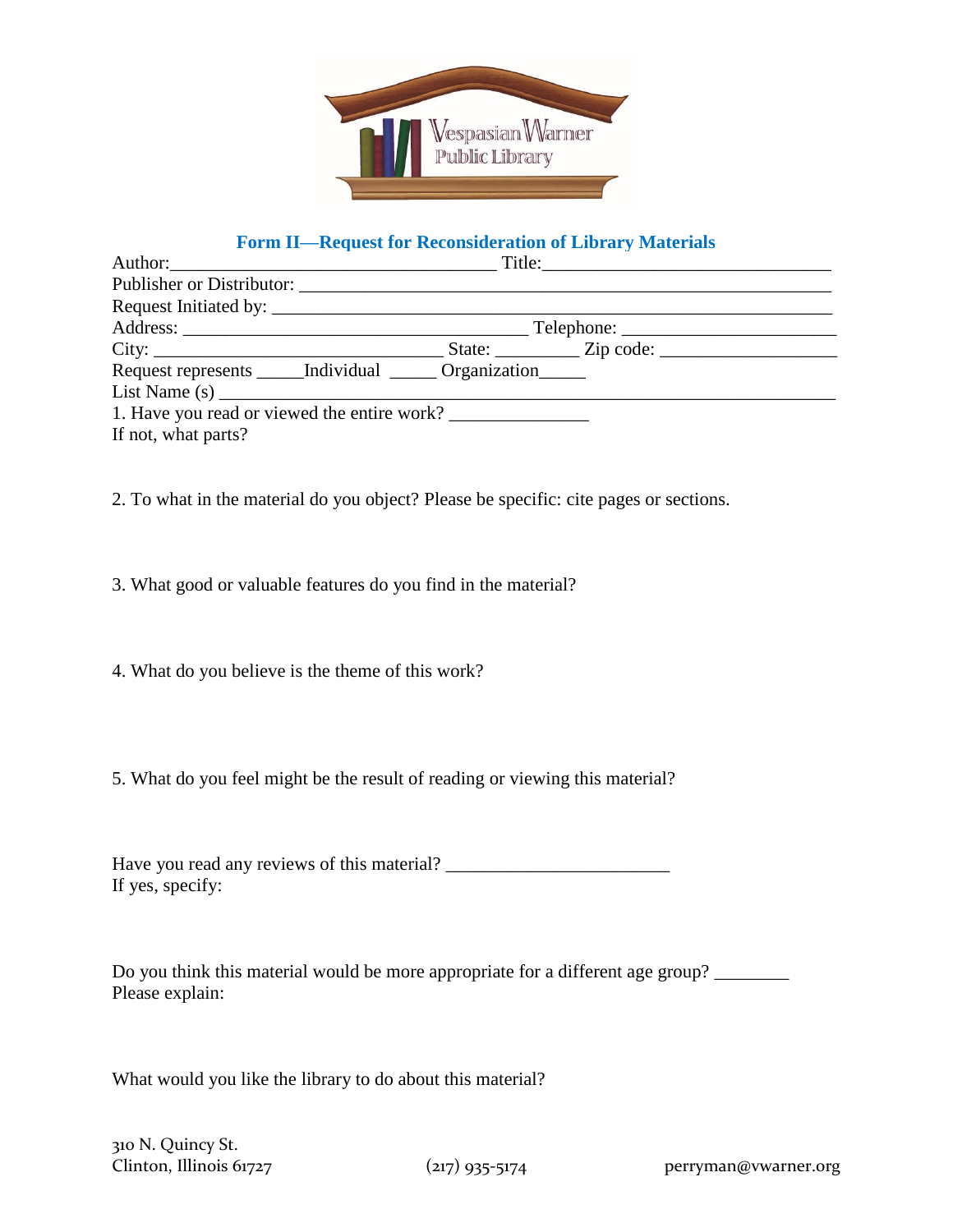

Can you recommend other material that would convey as valuable a picture and/or perspective of the subject treated? If yes, please specify:

Date: \_\_\_\_\_\_\_\_\_\_\_\_\_\_\_\_\_ Signature: \_\_\_\_\_\_\_\_\_\_\_\_\_\_\_\_\_\_\_\_\_\_\_\_\_\_\_

## **SPECIAL COLLECTIONS DEED OF GIFT FORM**

I own the materials described below and voluntarily donate them to the Vespasian Warner Public Library District to become its permanent property and to be administered in accordance with established policies. The purpose and intent of this gift is to transfer and assign all rights, title, and interest I possess to these materials to the library. This includes the intellectual property, as well as physical ownership. The VWPLD may use its discretion to dispose of material inappropriate for its collections, unless instructions to return unwanted materials to the donor are stated below.

Description of materials:

Restrictions on the use of and/or access to these materials:

|  | I/We revoke any and all rights to the physical and intellectual property of these items.* $($ |  |
|--|-----------------------------------------------------------------------------------------------|--|
|  |                                                                                               |  |

| Signature(s) of Donor(s) or $Agent(s)$                                                   | Date |  |
|------------------------------------------------------------------------------------------|------|--|
| Library Representative                                                                   | Date |  |
| Donor Name:                                                                              |      |  |
| Donor Address:                                                                           |      |  |
| Donor Phone:                                                                             |      |  |
| $\sim$ n1 $\sim$ 1, 1 $\sim$ 1 $\sim$ 1 $\sim$ 1 $\sim$ 1 $\sim$ 1.1, $\sim$ 1.1, $\sim$ |      |  |

\_\_\_\_\_\_\_\_\_\_\_\_\_\_\_\_\_\_\_\_\_\_\_\_\_\_\_\_\_\_\_\_\_\_\_\_\_\_\_ \_\_\_\_\_\_\_\_\_\_\_\_\_\_\_

*\* Please initial in the parentheses to indicate you have read this statement.*